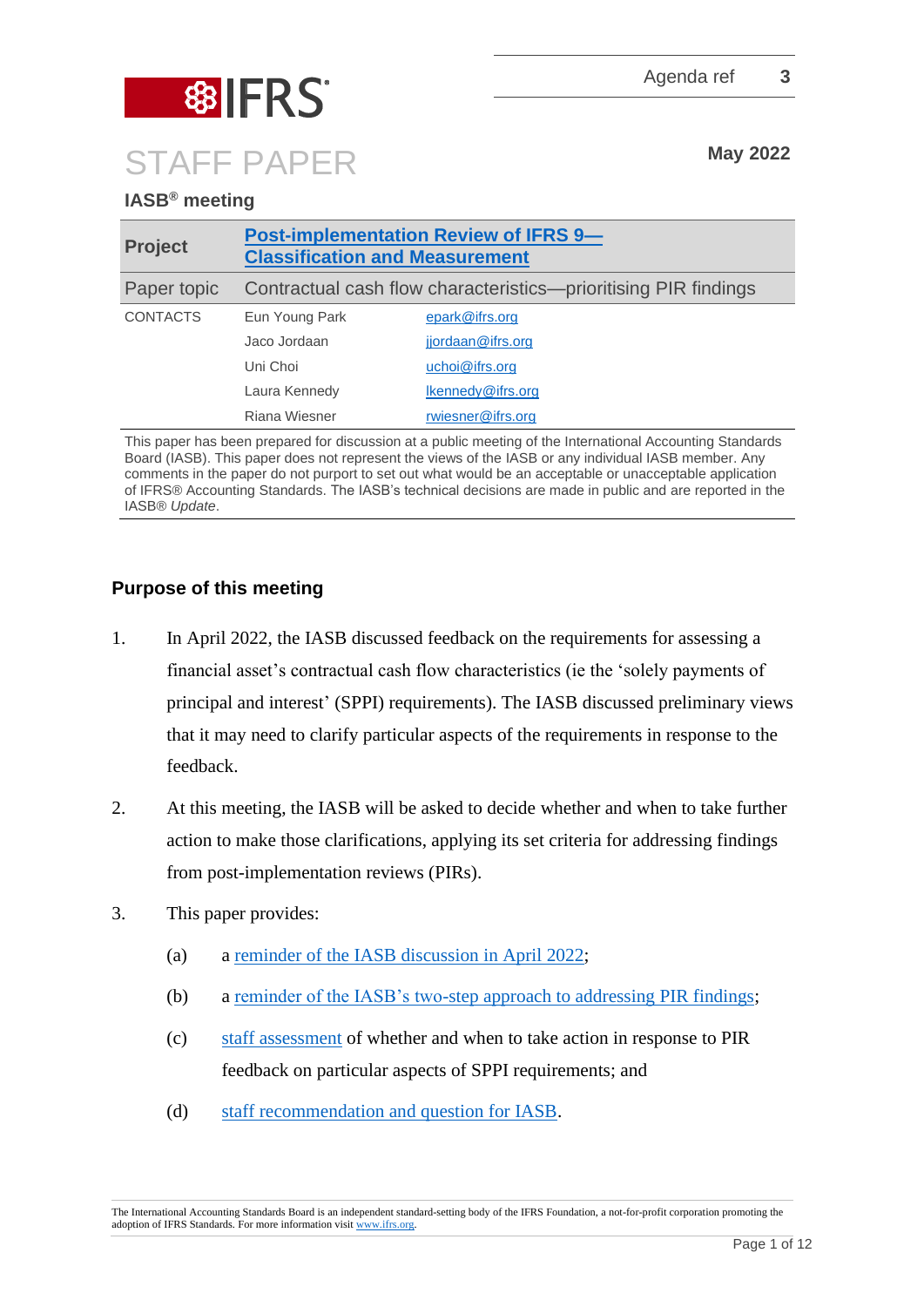#### **A reminder of the IASB discussion in April 2022**

- 4. [At its April 2022 meeting,](https://www.ifrs.org/news-and-events/calendar/2022/april/international-accounting-standards-board/) the IASB discussed feedback and staff analysis on the IFRS 9 requirements for assessing a financial asset's contractual cash flow characteristics. Most respondents to the PIR Request for Information (RFI) agreed that generally these IFRS 9 requirements work as intended, indicating that there is not a need for fundamental changes to the requirements.
- 5. However, feedback indicated that the IASB could help entities with consistent application by clarifying particular aspects of the SPPI requirements. This was indicated in particular by the many questions raised by respondents about how to apply the SPPI requirements to financial assets with ESG-linked features, and about the scope of the requirements for contractually-linked instruments (CLIs).

#### <span id="page-1-0"></span>**A reminder of the IASB's two-step approach to addressing PIR findings**

- 6. At its [January 2022](https://www.ifrs.org/content/dam/ifrs/meetings/2022/january/iasb/ap8a-pir-outcome-prioritisation.pdf) meeting, the IASB discussed a two-step approach to deciding whether and when to take further action in response to findings identified in PIRs:
	- (a) step 1—assess whether the findings from the PIR evidence that:
		- (i) an objective of the new requirements is not being met;
		- (ii) there is a significant deficiency in how information arising from application of the new requirement is meeting the needs of users of financial statements (for example, a significant lack of comparability resulting from diversity in application); or
		- (iii) the costs (including financial and other costs, both initially and ongoing) of consistently applying some or all of the new requirements, consistently auditing and enforcing their application and using the information provided by them are significantly greater than expected.
	- (b) step 2—if the findings evidence any of those characteristics described in step 1 the timing of any action would depend on the prioritisation of the finding as high, medium or low, based on the extent to which evidence indicates:
		- (i) the matter has substantial consequences.
		- (ii) the finding is pervasive.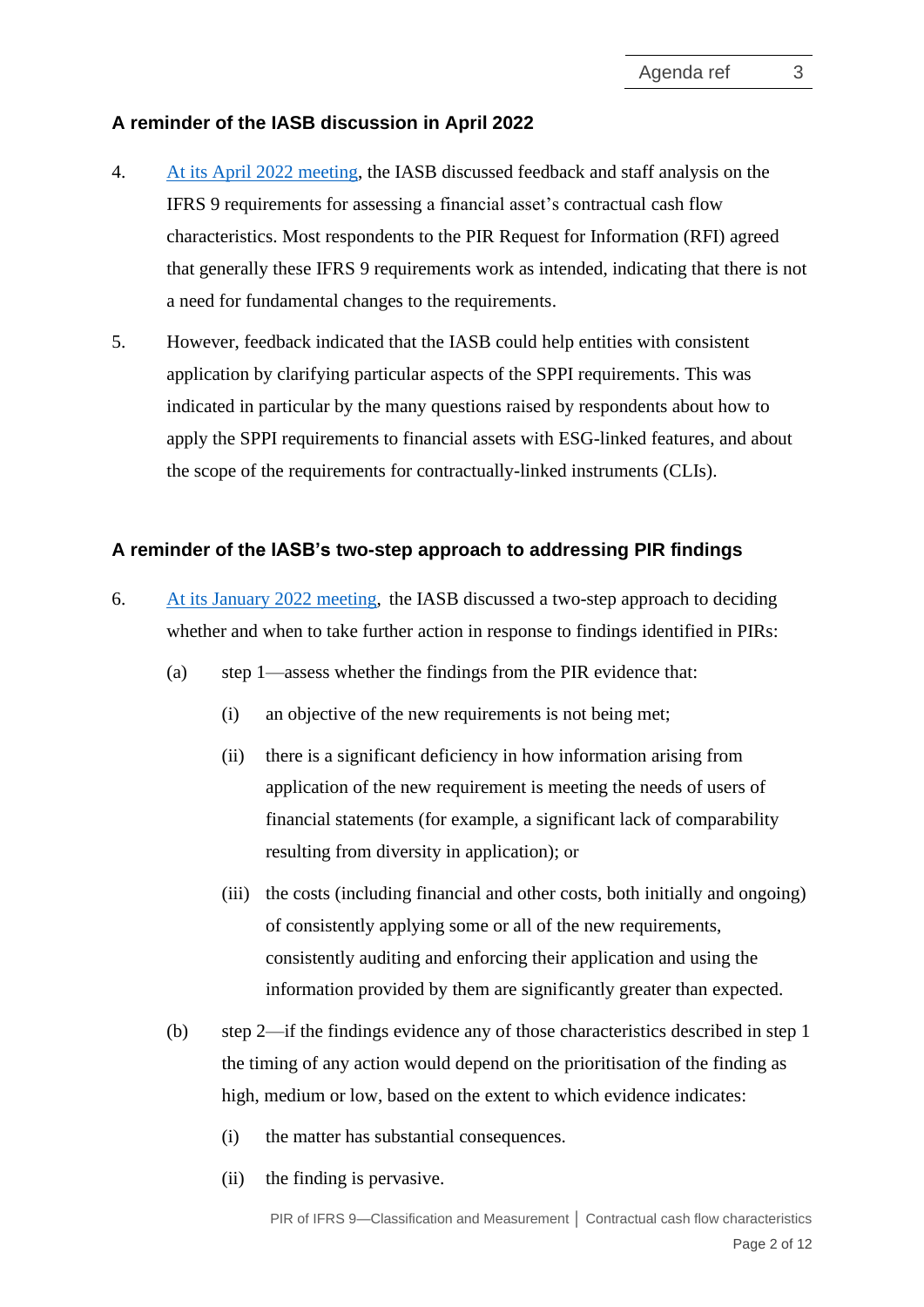- (iii) the finding can be addressed by the IASB or the IFRS Interpretations Committee.
- (iv) the benefits of any action are expected to outweigh the costs. To determine this, the IASB considers the extent of disruption and operational costs from change and the importance of the matter to investors.
- 7. Findings are addressed in accordance with their categorisation as follows:
	- (a) *high priority findings*. Such findings are addressed as soon as possible. This category is expected to be used only rarely.
	- (b) *medium priority findings*. Such findings are added to the IASB's research pipeline or the IFRS Interpretations Committee's pipeline.
	- (c) *low priority findings*. Such findings are considered in the next agenda consultation and explored if identified as a priority.
	- (d) *no action findings*. Such findings are not explored unless stakeholders identify the findings as a priority in their feedback on a future agenda consultation and the IASB decides, in its deliberations on the feedback, to take action.

### <span id="page-2-0"></span>**Staff assessment of whether and when to take action in response to PIR feedback on particular aspects of the SPPI requirements**

- 8. The majority of feedback on the SPPI requirements related to two topics:
	- (a) **ESG-linked features—**how to assess whether a financial asset has SPPI cash flows when the instrument has ESG-linked features.
	- (b) **contractually linked instruments (CLIs)**—the scope of transactions to which the CLI requirements apply and how to apply those requirements. This topic includes questions on the interaction between the requirements for CLIs and for financial assets with non-recourse features.
- 9. In the following tables we apply the IASB's two-step approach to help the IASB determine whether and when to take action on those topics.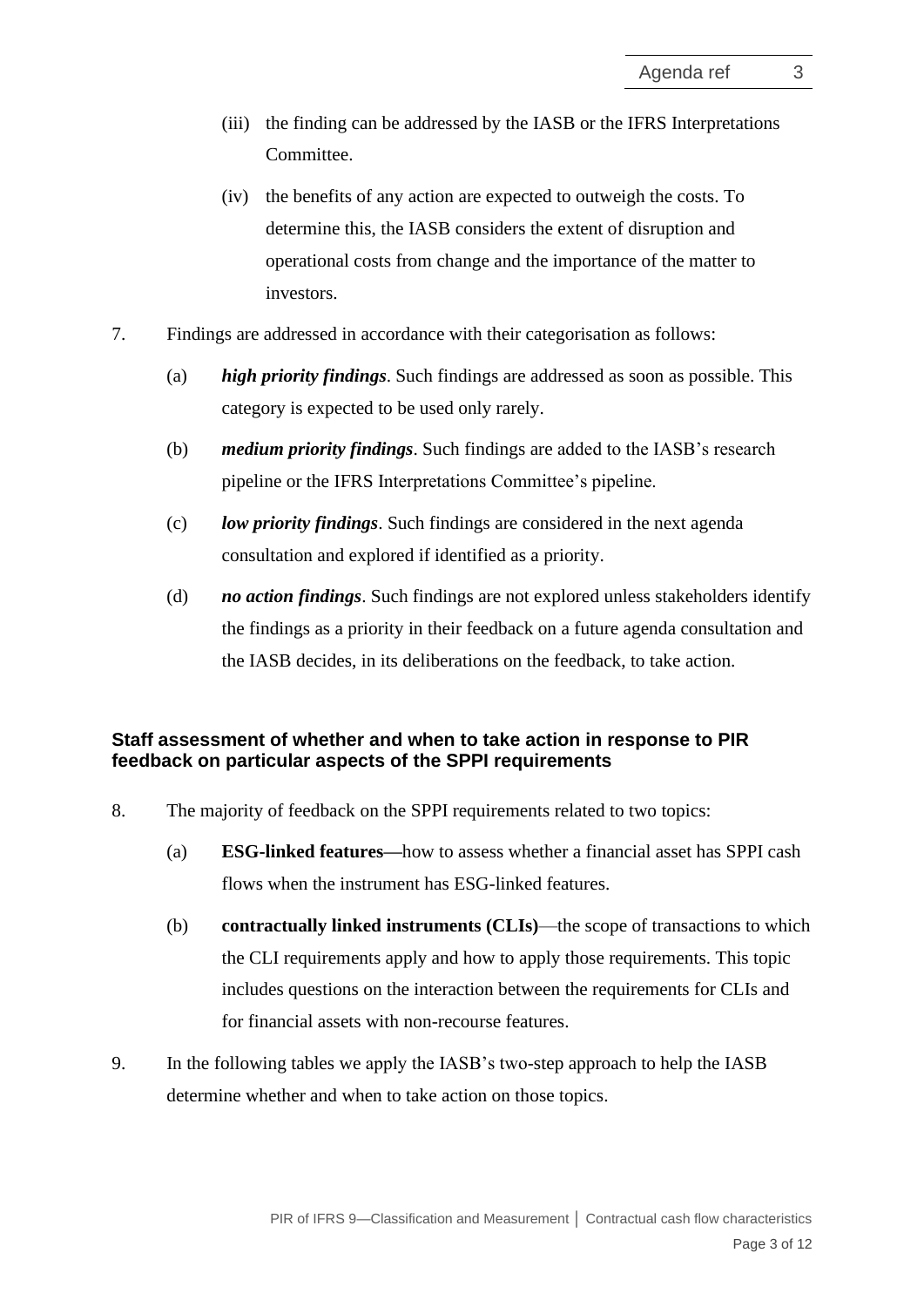### *Step 1—do the PIR findings evidence that further action should be taken?*

10. The following table sets out each of the factors the IASB considers in assessing whether to take action in response to findings raised in a PIR, and the staff assessment of whether each of those factors is present in feedback on the IFRS 9 SPPI requirements:

| <b>Does PIR feedback indicate:</b>                                          | <b>Staff assessment</b>                                                                                                                                                                                                                                                                                                                                                                                                                                                                                                                                                                                                               |                                                                                                       |  |
|-----------------------------------------------------------------------------|---------------------------------------------------------------------------------------------------------------------------------------------------------------------------------------------------------------------------------------------------------------------------------------------------------------------------------------------------------------------------------------------------------------------------------------------------------------------------------------------------------------------------------------------------------------------------------------------------------------------------------------|-------------------------------------------------------------------------------------------------------|--|
|                                                                             | <b>ESG-linked features</b>                                                                                                                                                                                                                                                                                                                                                                                                                                                                                                                                                                                                            | <b>CLIs and non-recourse features</b>                                                                 |  |
| (a) the objective of the SPPI<br>assessment is not being<br>met?            | No.<br>The objective of the SPPI assessment is to determine whether a financial asset has basic loan<br>features and could be measured at amortised cost.<br>Most respondents shared the view that generally the SPPI requirement works as intended and<br>achieves the IASB's objective of providing users of financial statements with useful information<br>about the amounts, timing and uncertainty of future cash flows.<br>Furthermore, most respondents said that the assessment can be applied consistently for the majority<br>of financial instruments, notwithstanding the application challenges discussed in (b) below. |                                                                                                       |  |
| (b) there is a significant<br>deficiency in how<br>information arising from | Yes.<br>Respondents expressed concern about diversity<br>in practice in assessing the contractual cash                                                                                                                                                                                                                                                                                                                                                                                                                                                                                                                                | Yes.<br>Some respondents raised concerns about the<br>usefulness of differing classification outcomes |  |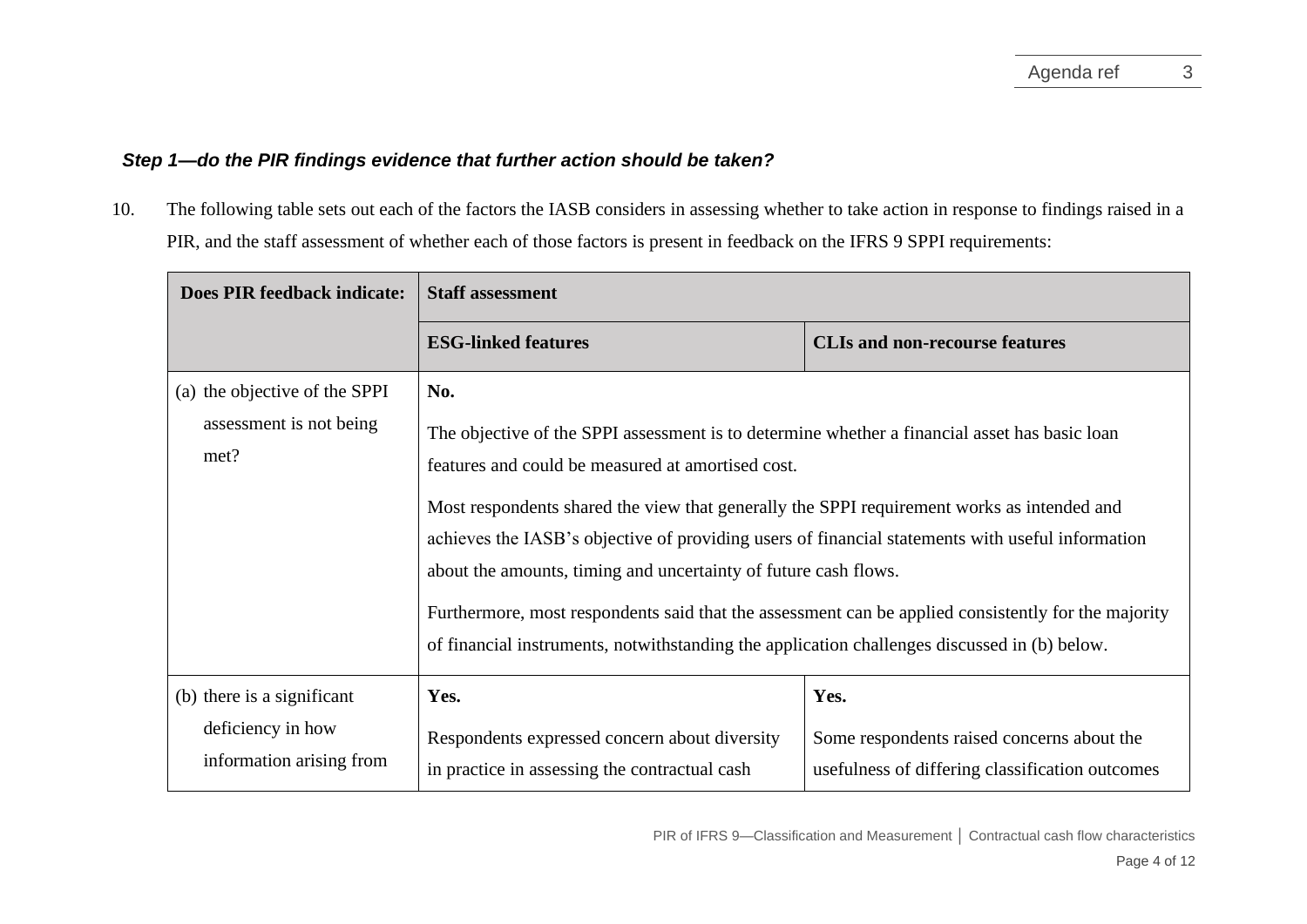| <b>Does PIR feedback indicate:</b>                                                                                                                                                                                                       | <b>Staff assessment</b>                                                                                                                                                                                                                                                                                                                                                |                                                                                                                                                                                                                                                                                                              |
|------------------------------------------------------------------------------------------------------------------------------------------------------------------------------------------------------------------------------------------|------------------------------------------------------------------------------------------------------------------------------------------------------------------------------------------------------------------------------------------------------------------------------------------------------------------------------------------------------------------------|--------------------------------------------------------------------------------------------------------------------------------------------------------------------------------------------------------------------------------------------------------------------------------------------------------------|
|                                                                                                                                                                                                                                          | <b>ESG-linked features</b>                                                                                                                                                                                                                                                                                                                                             | <b>CLIs and non-recourse features</b>                                                                                                                                                                                                                                                                        |
| application of the SPPI<br>assessment is meeting the<br>needs of users of financial<br>statements?                                                                                                                                       | flows of financial assets with ESG-linked<br>features.<br>Most respondents expressed the view that for<br>most financial assets with ESG-linked features,<br>amortised cost measurement would provide the<br>most useful information. However, some<br>respondents interpret IFRS 9 as potentially<br>requiring such financial assets to be measured at<br>fair value. | for economically similar transactions depending<br>on whether they are in the scope of the CLI<br>requirements. Those respondents asked the IASB<br>to clarify the scope of requirements applicable to<br>CLIs and those applicable to financial assets<br>with non-recourse features.                       |
| (c) the costs of consistently<br>applying some or all of<br>SPPI assessment,<br>consistently auditing and<br>enforcing their application<br>and using the information<br>provided by them are<br>significantly greater than<br>expected? | Yes.<br>Feedback indicates that insufficient application<br>guidance has resulted in significant application,<br>audit and enforcement challenges in assessing<br>whether financial assets with ESG-linked<br>features have SPPI cash flows.                                                                                                                           | Yes.<br>Feedback indicates that uncertainty around the<br>scope of instruments to which the requirements<br>in paragraphs B4.1.20-B4.1.26 of IFRS 9 apply<br>has resulted in additional efforts to assess the<br>cashflow characteristics of a wide range of<br>financial assets with non-recourse features. |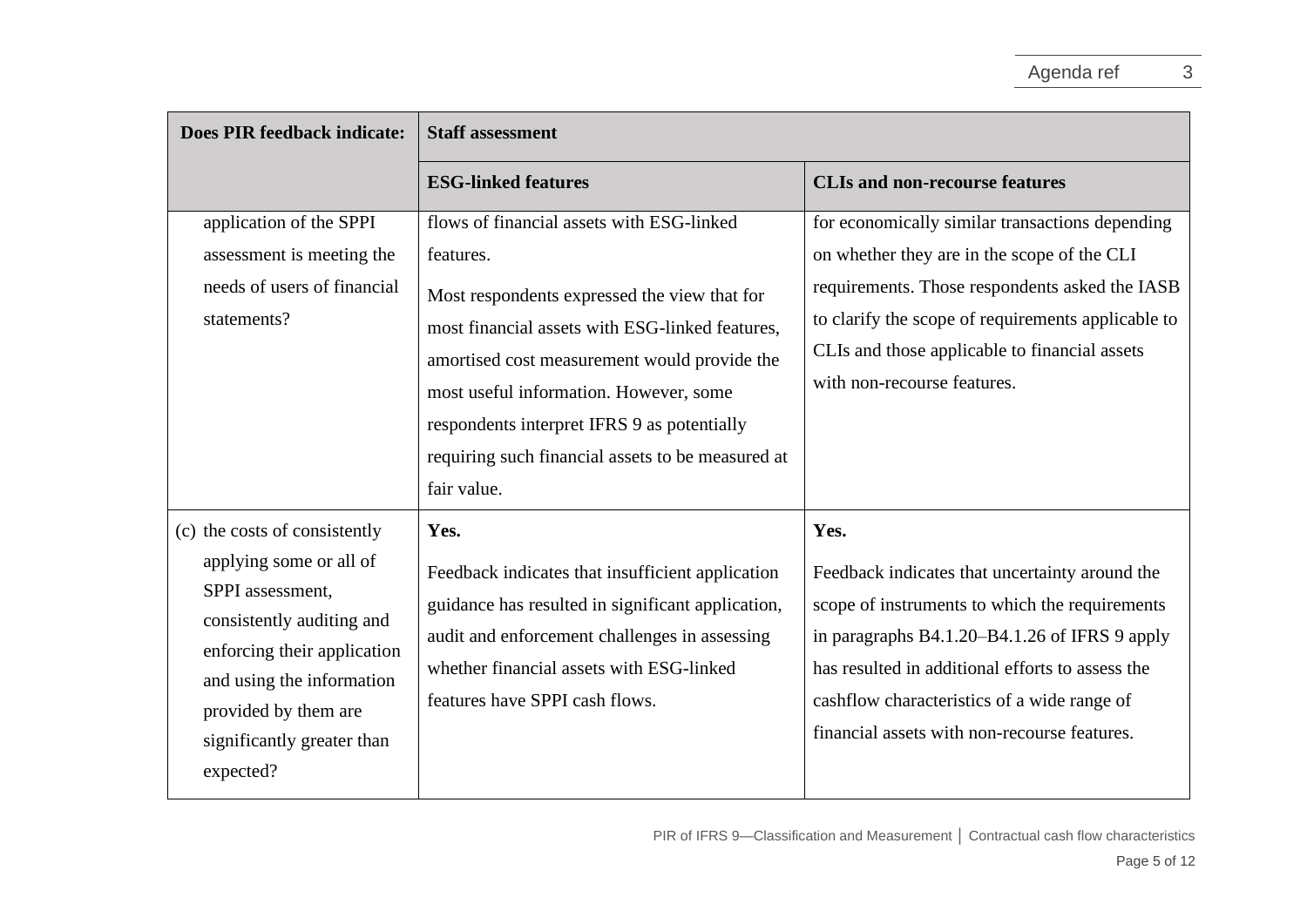11. In the staff view, most of the characteristics described in step 1 are present in the findings. Therefore, the staff recommend that the IASB considers taking further actions for the findings identified.

### *Step 2—is the finding high, medium or low priority?*

12. The following table sets out each of the factors the IASB considers in assessing the priority for taking an action in response to findings raised in a PIR, and the staff assessment of the priority that should be assigned to possible action in response to findings relating to the SPPI requirements:

| Does PIR feedback indicate:    | <b>Staff assessment</b>                            |                                                  |
|--------------------------------|----------------------------------------------------|--------------------------------------------------|
|                                | <b>ESG-linked features</b>                         | <b>CLIs and non-recourse features</b>            |
| (a) the matter has substantial | Yes.                                               | Yes.                                             |
| consequences?                  | Respondents indicated that uncertainty about how   | The SPPI requirements for CLIs are more specific |
|                                | to apply SPPI requirements to financial assets     | than those for other financial assets, including |
|                                | with ESG-linked features could result in diversity | financial assets with non-recourse features.     |
|                                | in practice, whereby instruments with similar      | Uncertainty about the scope of the CLI           |
|                                | contractual cash flows are classified and          | requirements has created confusion around which  |
|                                | measured differently. This divergence would not    | requirements (general SPPI requirements or the   |
|                                | provide useful information to users of financial   | requirements specific to CLIs) apply when        |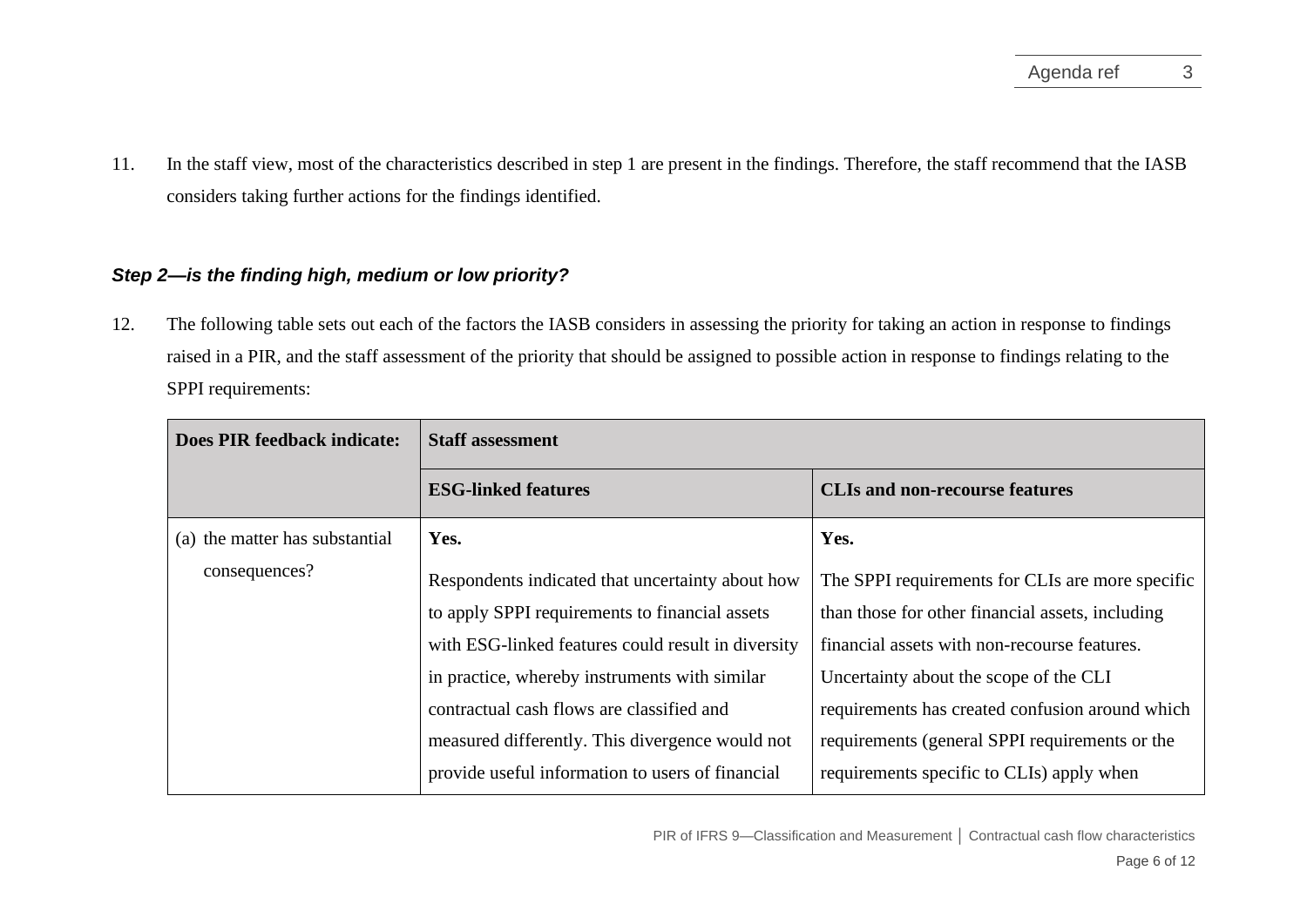| <b>Does PIR feedback indicate:</b> | <b>Staff assessment</b>                              |                                                     |  |
|------------------------------------|------------------------------------------------------|-----------------------------------------------------|--|
|                                    | <b>ESG-linked features</b>                           | <b>CLIs and non-recourse features</b>               |  |
|                                    | statements. Furthermore, many respondents            | assessing a financial asset's contractual cash flow |  |
|                                    | expressed the view that measurement at fair value    | characteristics. The lack of clarity of the scope   |  |
|                                    | through profit or loss would not provide useful      | could result in diversity in the measurement,       |  |
|                                    | information because most of the fair value and       | which would reduce comparability and usefulness     |  |
|                                    | changes therein would reflect changes in interest    | of information for users of the financial           |  |
|                                    | rate and credit risk rather than the risk associated | statements.                                         |  |
|                                    | with ESG-linked features.                            |                                                     |  |
| (b) the finding is pervasive?      | Yes.                                                 | No.                                                 |  |
|                                    | The market for financial instruments with ESG-       | CLIs are not the most significant part of entities' |  |
|                                    | linked features is expected to grow rapidly          | financial assets. However, if the CLI               |  |
|                                    | globally. In addition, diverse views are             | requirements are applied to a wider range of        |  |
|                                    | developing regarding how to apply the SPPI           | financial instruments (ie financial assets with     |  |
|                                    | requirements to financial assets with ESG-linked     | non-recourse features), the resulting effect could  |  |
|                                    | features or other features that give rise to similar | be pervasive.                                       |  |
|                                    | variability in contractual cash flows.               |                                                     |  |
|                                    |                                                      |                                                     |  |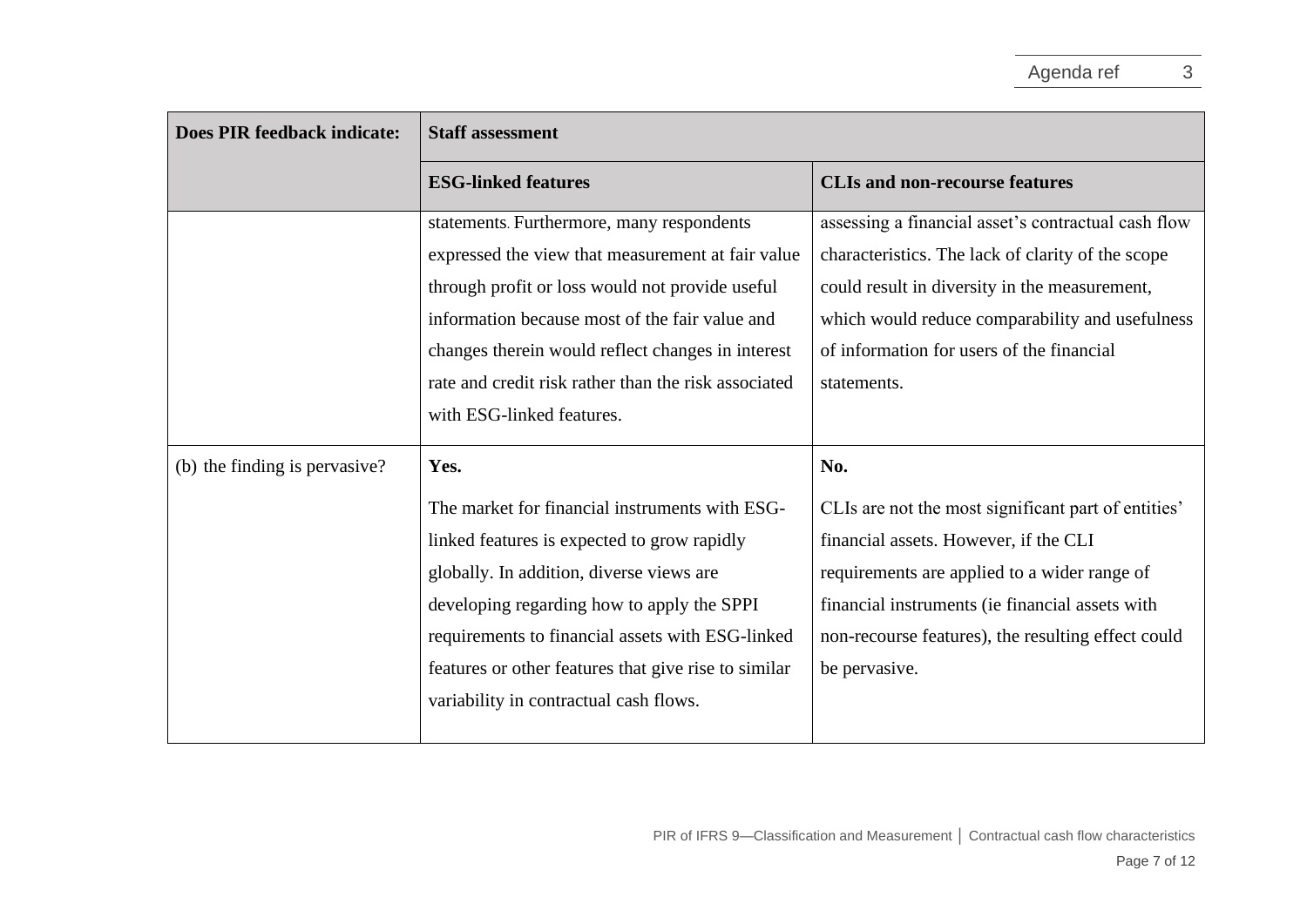| <b>Does PIR feedback indicate:</b>                                                             | <b>Staff assessment</b>                                                                                                                                                                                                                                                                                                                                                                                                                                                                                                                                                                                                                                                                                                              |                                                                                                                                                                                                                                                                                                                                                                                                                                                                                                                                                                                                                                                       |  |
|------------------------------------------------------------------------------------------------|--------------------------------------------------------------------------------------------------------------------------------------------------------------------------------------------------------------------------------------------------------------------------------------------------------------------------------------------------------------------------------------------------------------------------------------------------------------------------------------------------------------------------------------------------------------------------------------------------------------------------------------------------------------------------------------------------------------------------------------|-------------------------------------------------------------------------------------------------------------------------------------------------------------------------------------------------------------------------------------------------------------------------------------------------------------------------------------------------------------------------------------------------------------------------------------------------------------------------------------------------------------------------------------------------------------------------------------------------------------------------------------------------------|--|
|                                                                                                | <b>ESG-linked features</b>                                                                                                                                                                                                                                                                                                                                                                                                                                                                                                                                                                                                                                                                                                           | <b>CLIs and non-recourse features</b>                                                                                                                                                                                                                                                                                                                                                                                                                                                                                                                                                                                                                 |  |
| (c) the finding could be<br>addressed by the IASB or<br>the IFRS Interpretations<br>Committee? | Yes.<br>We think the findings could be addressed by the<br>IASB. The staff view is that the SPPI<br>requirements should apply to financial assets with<br>ESG-linked features consistently with how it<br>applies to other financial assets. However, IFRS 9<br>could be clarified to assist entities in assessing<br>whether a financial asset with ESG-linked<br>features has SPPI cash flows. We think that<br>standard-setting would be more beneficial than<br>referring the matter to the IFRS Interpretation<br>Committee, because the assessment of features<br>that could give rise to variability in contractual<br>cash flows is a broader matter, which should not<br>be analysed in isolation for a specific example of | Yes.<br>We think the findings could be addressed by the<br>IASB. PIR feedback raises many application<br>questions on CLIs and non-recourse features. The<br>need to clarify the scope of CLIs and the<br>description of non-recourse features can be<br>achieved by standard-setting, rather than<br>interpretation or educational material. We think<br>that standard-setting would be more beneficial<br>than referring the matter to the IFRS<br>Interpretation Committee, because a clarification<br>of the scope of the CLI requirements would<br>enable preparers to apply the requirements<br>consistently in a range of potential scenarios. |  |
|                                                                                                | a financial assets with ESG-linked features.                                                                                                                                                                                                                                                                                                                                                                                                                                                                                                                                                                                                                                                                                         |                                                                                                                                                                                                                                                                                                                                                                                                                                                                                                                                                                                                                                                       |  |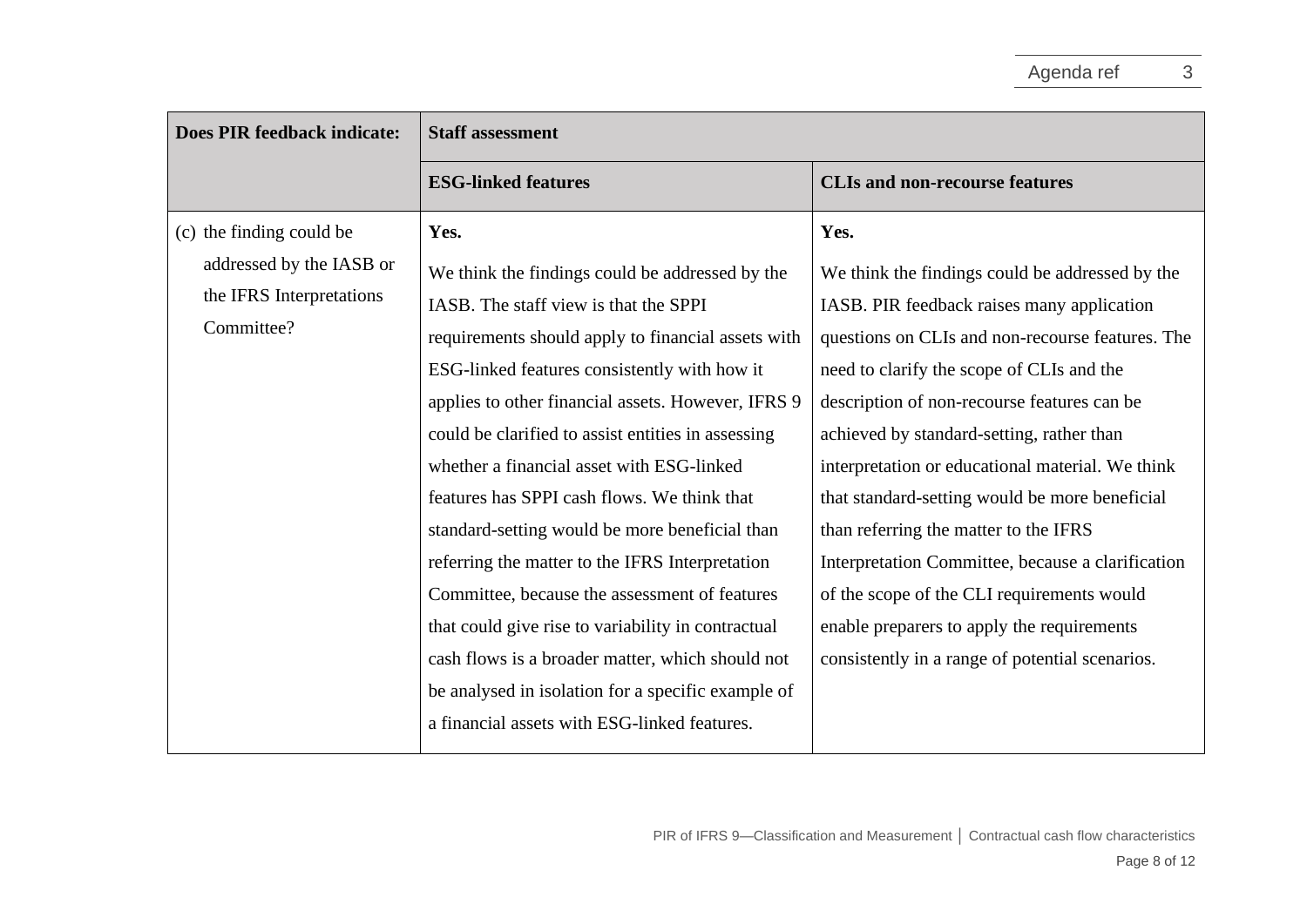| Does PIR feedback indicate:                 | <b>Staff assessment</b>                            |                                                    |
|---------------------------------------------|----------------------------------------------------|----------------------------------------------------|
|                                             | <b>ESG-linked features</b>                         | <b>CLIs and non-recourse features</b>              |
| (d) the benefits of any action              | Yes.                                               | Yes.                                               |
| would be expected to<br>outweigh the costs? | The staff view is that any action would focus on   | We think potential actions would be to clarify the |
|                                             | clarifying the requirements and providing          | scope of the CLI requirements along with the       |
|                                             | additional application guidance. Such              | description of non-recourse features without       |
|                                             | clarifications should not be specific only to ESG- | disrupting practice relating to the other general  |
|                                             | linked features, but principle-based and generally | SPPI requirements. Such clarification would        |
|                                             | applicable. The staff think this clarification is  | reduce the confusion between CLIs and financial    |
|                                             | unlikely to disrupt current practice and would not | assets with non-recourse features and ultimately   |
|                                             | necessitate entities to re-perform the SPPI        | help consistent application of the requirements.   |
|                                             | assessment for contracts that have already been    |                                                    |
|                                             | assessed as having SPPI cash flows.                |                                                    |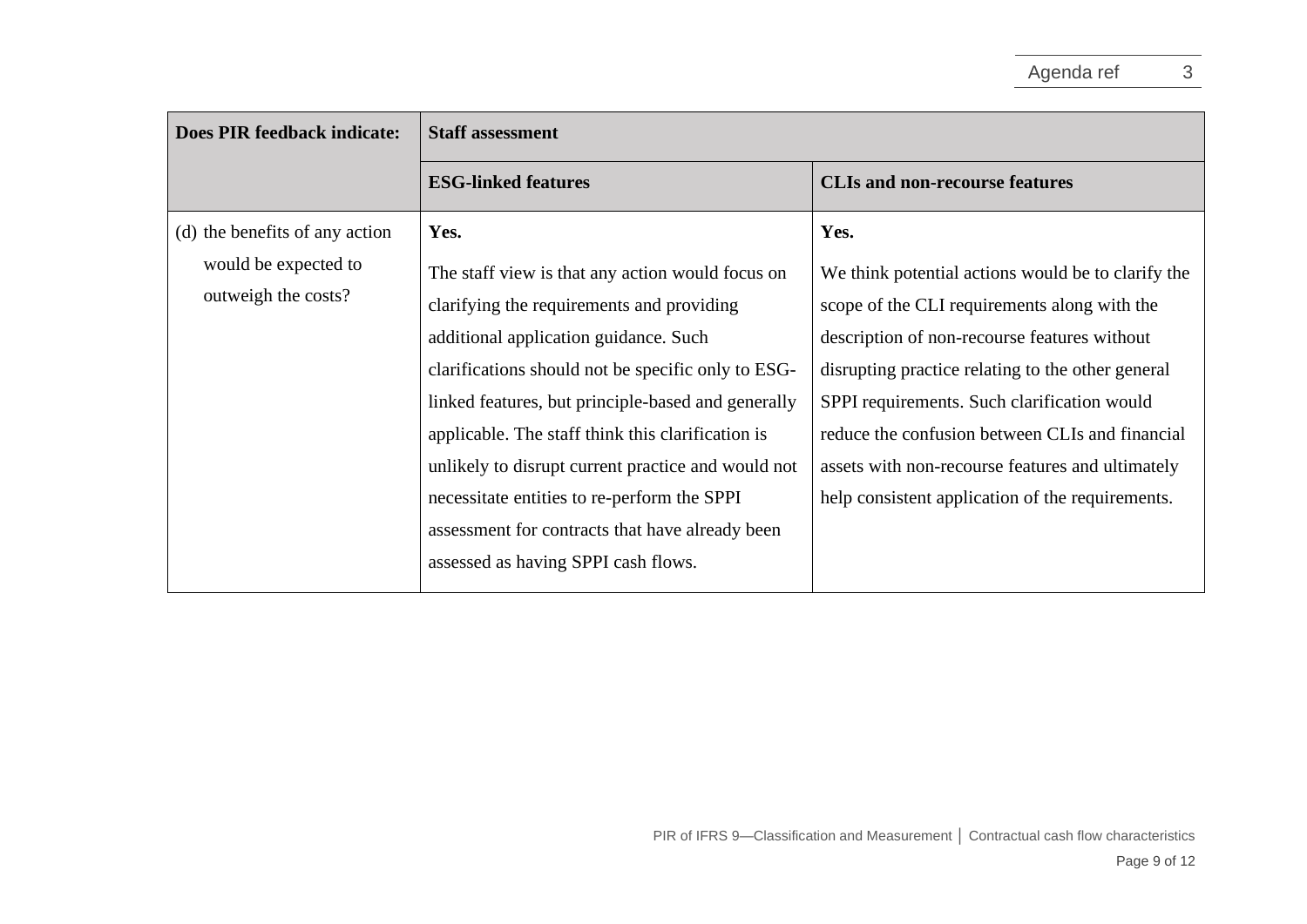### *Conclusion*

- <span id="page-9-0"></span>13. Based on the analysis in this paper, the staff recommend the IASB categorise findings related to clarifying the SPPI requirements for features such as ESG-linked features as high priority. Clarification is needed urgently before diverse practice becomes embedded.
- <span id="page-9-1"></span>14. Consistent with the IASB discussion in April 2022, the staff continue to think that it is unnecessary to create an exception from the SPPI requirements for ESG-linked features to ensure useful information about the amount, timing and uncertainty of contractual cash flows are provided to users of the financial statements. Nor do we think there is a need for fundamental changes to the principles of the SPPI requirements in IFRS 9. We think adding more explanation of the overall objective of the SPPI requirements and providing additional application guidance through standard-setting will address the issue effectively and efficiently.
- 15. Based on the analysis in this paper, the staff view is that if it were considered in isolation, the findings related to CLIs and financial assets with non-recourse features could be categorised as medium priority. However, if the IASB decides to start a standard-setting project to clarify the general SPPI requirements as discussed in paragraphs [13−](#page-9-0)[14](#page-9-1) of this paper, we think this is a good opportunity for the IASB to also clarify the CLI requirements. Both findings relate to the SPPI requirements in IFRS 9, and therefore from both the IASB and external stakeholders' perspective, proposing the clarifications at the same time would:
	- (a) maximise the benefits of going through the standard-setting process with relatively small incremental effort; and
	- (b) minimise the risk of any unintended consequences or impacts that could result from making one amendment in advance of another amendment in the same area of the requirements.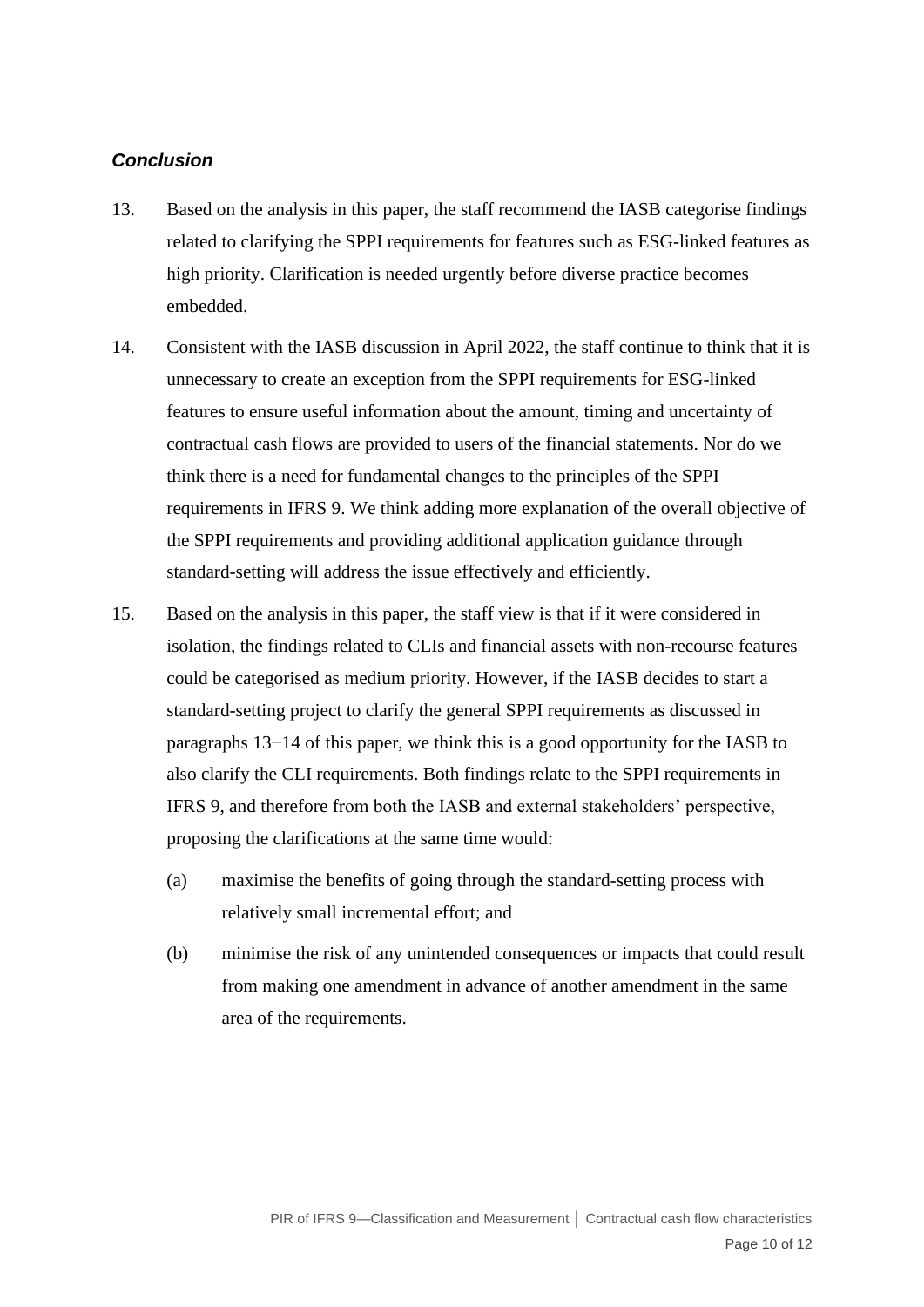#### *Other considerations*

- 16. With regards to financial assets with ESG-linked features, respondents also asked how to account for revisions in estimated contractual cash flows if those financial assets are measured at amortised cost (ie whether to apply a prospective method in paragraph B5.4.5 or a retrospective method applying paragraph B5.4.6 of IFRS 9). [As](https://www.ifrs.org/content/dam/ifrs/meetings/2022/march/iasb/ap3a-ifrs-9-feedback-summary.pdf)  [discussed in March 2022,](https://www.ifrs.org/content/dam/ifrs/meetings/2022/march/iasb/ap3a-ifrs-9-feedback-summary.pdf) RFI feedback confirmed that this question exists in various circumstances, not only for financial assets with ESG-linked features.
- 17. The IASB plans to discuss the feedback on that issue more broadly at a future meeting. In our view, the outcome of that discussion should not preclude the IASB from deciding at this meeting whether to add a standard-setting project to clarify aspects of the SPPI requirements. If, at a future meeting, the IASB decides to take any actions in response to those questions, there will be an opportunity then to decide whether that action should be taken in parallel with clarifying aspects of the SPPI requirements. However, the staff view is those questions are not relevant to whether a financial asset is measurement at amortised cost (ie classification), but are only relevant once a financial instrument is measured at amortised cost (ie measurement).

#### <span id="page-10-0"></span>**Staff recommendation and question for the IASB**

- 18. Based on the analysis in this paper, the staff recommend the IASB starts a standardsetting project to clarify particular aspects of the requirements for assessing a financial asset's contractual cash flow characteristics (paragraphs B4.1.7−B4.1.26 of IFRS 9).
- 19. The purpose of the project would be to make drafting changes and additions, and possibly add examples, to support entities to consistently assess the contractual cash flow characteristics of all financial assets. Areas that the PIR has indicated would benefit from clarification are:
	- (a) assessing contractual terms that change the timing or amount of contractual cash flows (paragraphs B4.1.10−18 of IFRS 9), in particular:
		- (i) clarifying whether and when the nature of a contingent event (ie the trigger for a change in contractual cash flows) is or is not relevant to